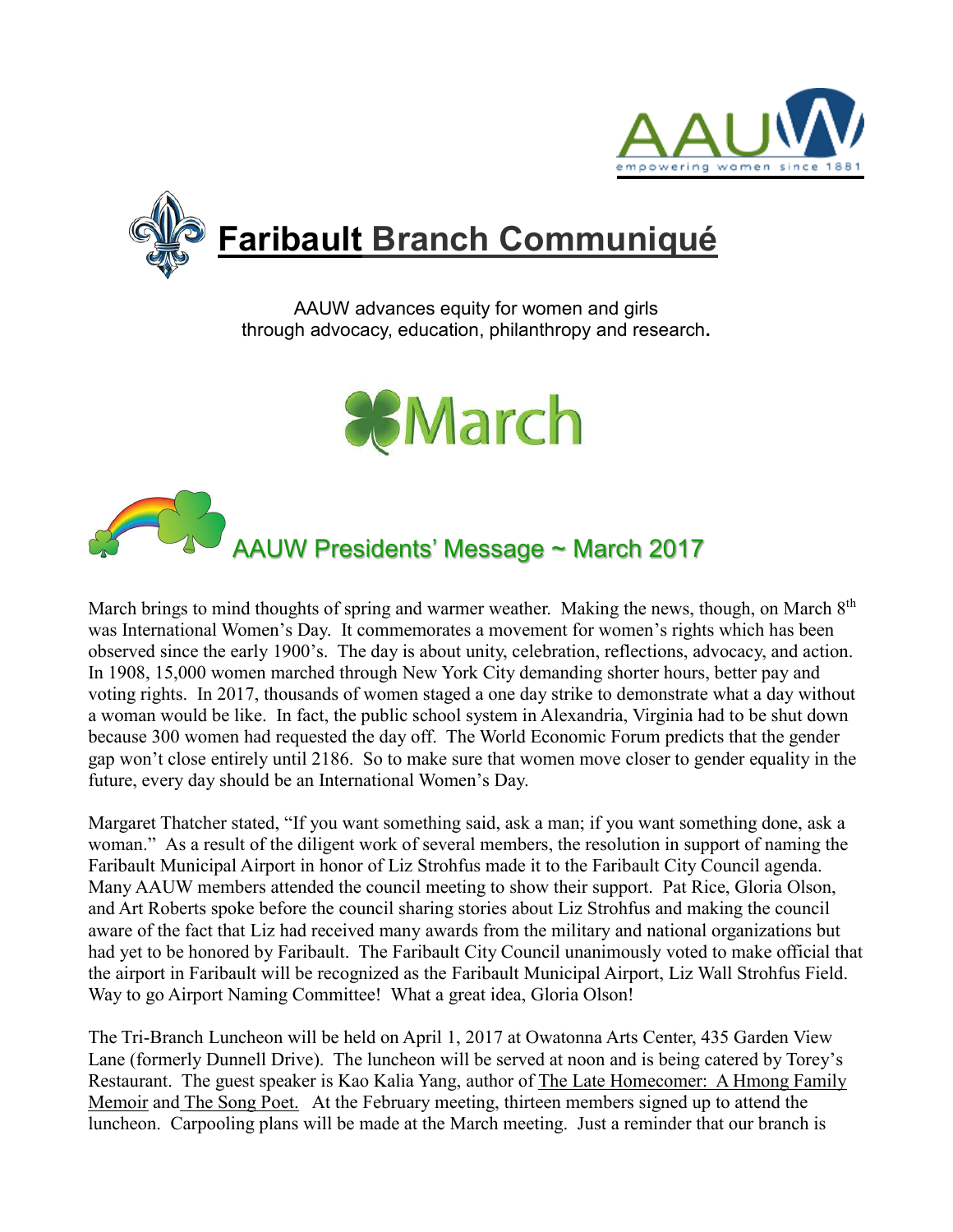responsible for any meal that isn't paid for. The deadline for signing up for the luncheon is March  $15<sup>th</sup>$ . If you are interested, please send a \$25.00 check made out to Owatonna Branch AAUW to:

> Sandi Tobin, Co-president Owatonna Branch, AAUW 1137 Sumac Ave. Owatonna, MN 55060

The Tour of Tables, the Hope Center's largest annual fund raiser, is scheduled from noon to 2:30 p.m. on April 9<sup>th</sup>. Two members, Pauline Schreiber and Diane Hagen, will sponsor and organize a table in the name of Faribault's AAUW Branch. The theme will be "Celebrating women who served in WWII, both in the military and the workforce." Members can help by buying tickets to the event or giving a donation to the Hope Center if they are not able to attend.

In order finalize plans for the book sale to be held from April 20-25, a 9:30 a.m. meeting has been scheduled for Tuesday, March 21<sup>st</sup> at the Faribault Coffee Shop. Anyone is welcome to attend this planning meeting. Many hands are needed to make our largest fund raising event a success. Members have already signed up to assist with set-up, sales and clean-up, but there are still time slots available. A special thanks to Dorothy Joy who had the sign-up sheets ready for our February meeting. Our next meeting is scheduled for Monday, March 27<sup>th</sup> at District One Hospital lower level classroom. The board meeting will be held in the classroom and will begin at 5:30 p.m. with Kristin Hegberg talking about the MSAD reading program at 6:15 p.m. If you are not a board member and would like to learn about the MSAD reading program, please arrive fifteen minutes before the regular membership meeting at 6:30 p.m. The featured speaker is Paul Beaumaster who will talk about internet fraud, which is a topic that concerns many of us.

On April 28-29, the 2017 AAUW State Convention will be held in Willmar, Minnesota. The deadline for registration is April 15. Our branch is entitled to four delegates, but hopefully other members will be interested in attending. It will be a chance for us to get to know members from other branches and garner some ideas for the convention our branch is hosting in 2018. Pat Rice is preparing some book baskets for the silent auction. She requests that the members bring items to the March meeting to help complete the baskets. Some suggestions were as follows: popcorn, wine, napkins, socks, candy, note cards, candles, hot chocolate, tea, tablets, etc. This year the proceeds from the silent auction will go to the AAUW Fund for its many projects, programs, scholarships, fellowships rather than just to the Legal Advocacy Fund.

Another update was received from Patricia Fae Ho, AAUW Board Chair, concerning the possible ten dollar raise in national dues. "The Board of Directors will vote on the proposed dues increase at their regularly scheduled meeting to be held on June 13, 2017. Should the increase pass, it would not become effective until the following fiscal year, beginning July 1, 2018." Wishing you a Happy St. Patrick's Day and leaving you with this Irish blessing.

May the dreams that you hold dearest be those which come true

And the kindness you spread keep returning to you.

*Submitted by Pat Fuchs and Cyndy Harrison, Co-presidents*

#### **Saturday, April 1, 2017 at the Owatonna Art Center at 11:30 a.m.**

- Luncheon at noon
- Speaker-Kao Kalia Yang. Author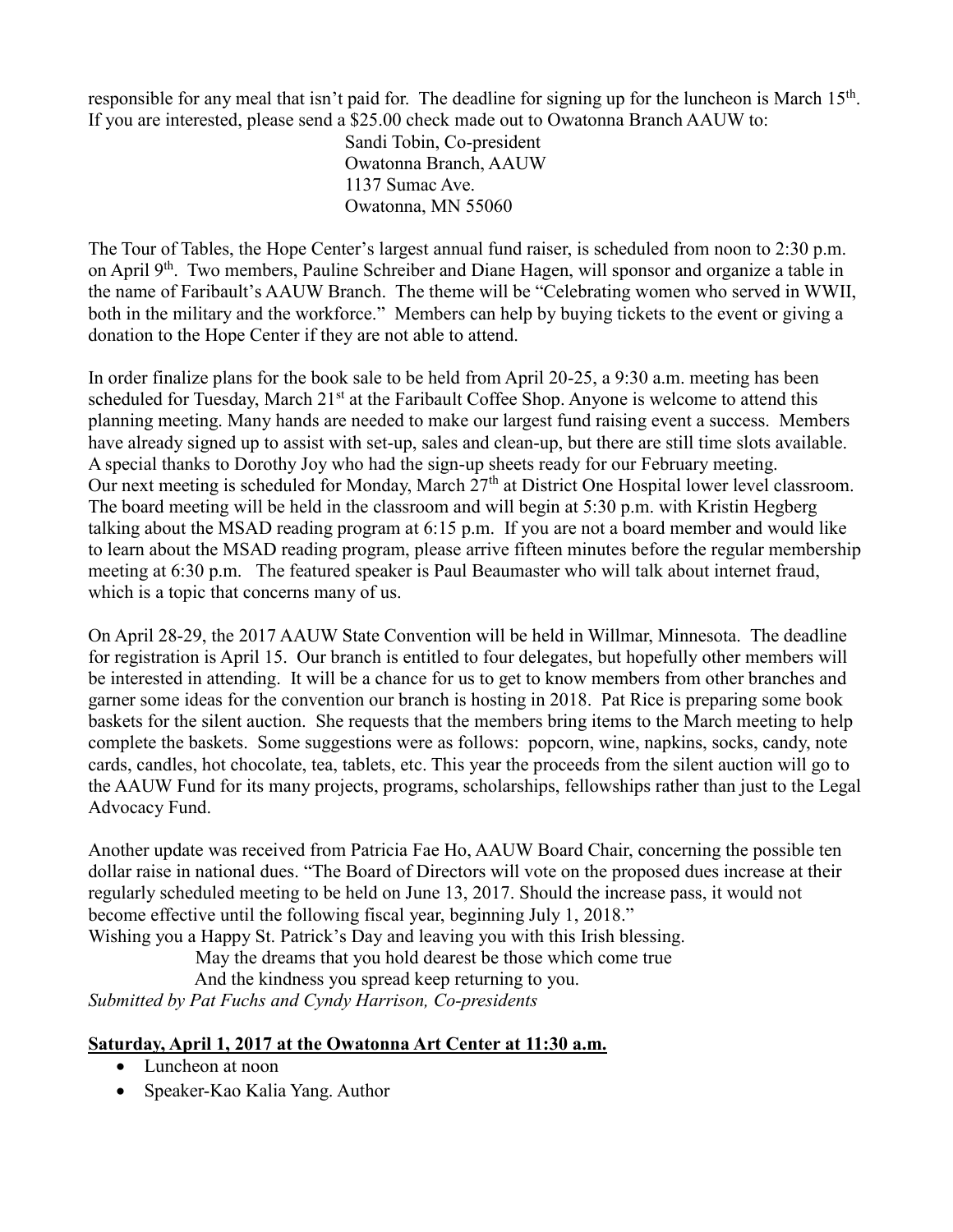# **Membership News**

- Our condolences to **Karen Kittlesen**, whose husband, **James**, passed away on February 19, 2017 at St. Mary's Hospital in Rochester, Minnesota. A dozen AAUW members and three spouses attended the funeral held at Trinity Lutheran Church, Faribault on March 4, 2017.
- **Kathy Larson** spent a couple weeks visiting friends in Sun City West, Arizona.
- **Pat Rice** will be housesitting for her brother in Mesa, Arizona during the first part of March.
- The first Women's History Month article about the Grimke sisters written by **Diane Hagen** was published in the Faribault Daily News on March  $7<sup>th</sup>$ .
- **Karen Rasmussen** and her husband traveled to Branson, Missouri for a short stay and then will continue to Nashville, Tennessee to join their family for the rest of their vacation.
- A special thanks to **Ruth** Hildebrandt for preparing two baskets for an AAUW donation to the Ruth House's Gala.
- A special thanks to **Kathy Larson** and **Karen Rasmussen** for ordering the new AAUW name tags and assembling them. They look very professional.
- **Mary Lillquist and Pat Fuchs** attended the program on March 2<sup>nd</sup> at the Owatonna Arts Center featuring Dr. Virginia M. Wright Peterson, author of The Women of the Mayo Clinic: The Founding Generation. She was a very dynamic and informative speaker. She even mentioned that Maud Mellish Wilson was from the Faribault area.
- Several members participated in the pottery class at the Paradise's Art Clay Studio on March 4 th . **Cyndy Harrison** said to look for photos in the April newsletter.



# **Calendar of Events**

- **Monday, March 27, 2017 at District One Hospital, Branch Meeting**
- Board meeting at 5:30 p.m.
- MSAD speaker, Kristin Hegberg at 6:15 p.m.
- Membership business meeting at 6:30 p.m.
- Program featuring Paul Beaumaster at 7:15 p.m.

### **Tuesday, March 20, 2017 at HyVee**

- Book Club
- Supper at  $5:45$  p.m.
- Discussion at 6:30 p.m.

### **Wednesday, March 21, 2017 at Faribault Coffee Shop**

Book sale meeting at 9:30 p.m.

### **Saturday, March 25, 2017 at Paradise Center**

- Arts Clay Studio-pottery class (second session)
- $\bullet$  10:00 a.m.-noon

### **Saturday, April 1, 2017 at the Owatonna Art Center at 11:30 a.m.**

- Luncheon at noon
- Speaker-Kao Kalia Yang. Author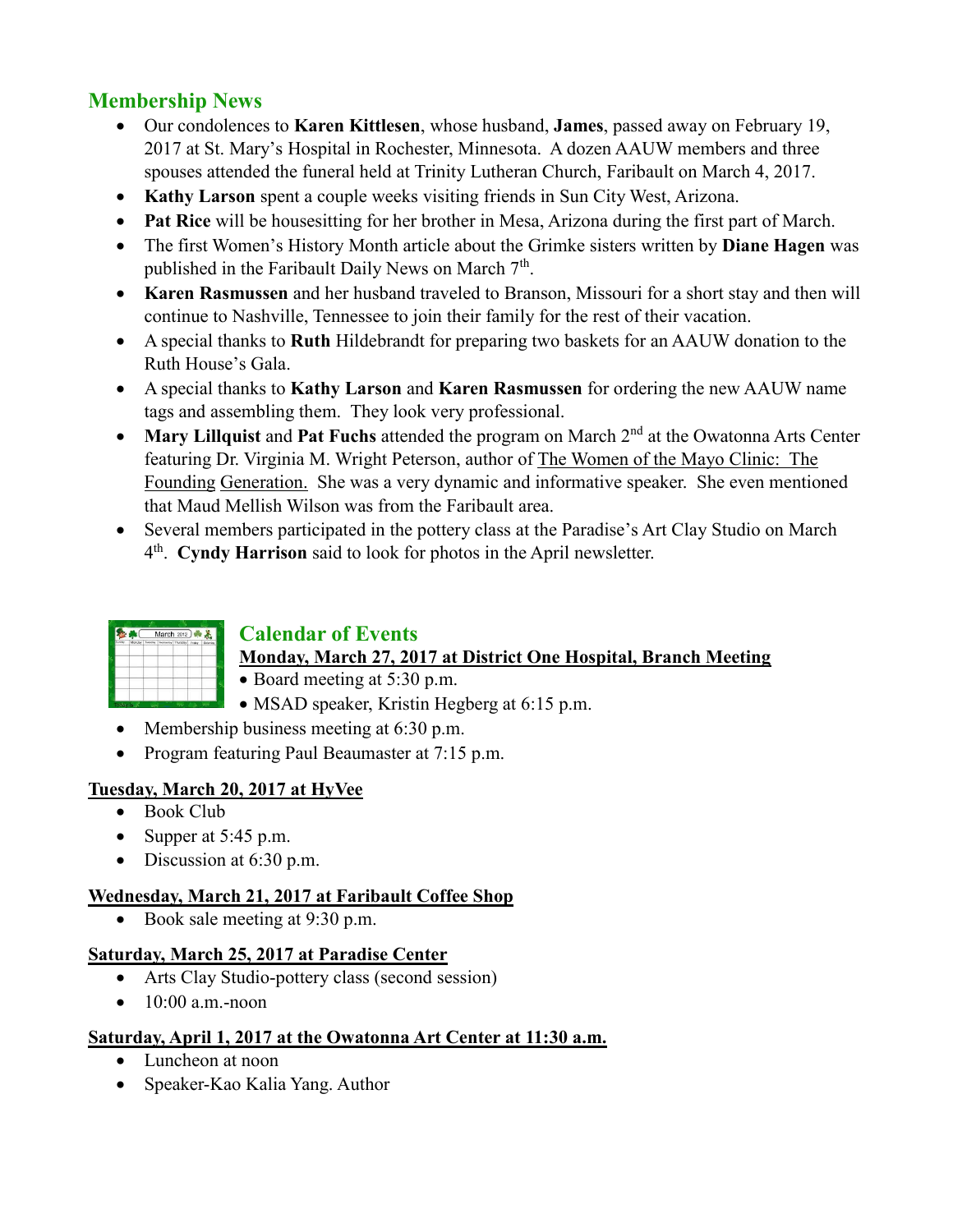### **Table Event Fundraiser for Hope Center**

Inspired by Collen Rolling, who last year did a "Table" sponsored by Faribault AAUW for our book sale, Pauline Schreiber and Diane Hagen are co-hosting a "Table" for the noon Sunday, April 9 "Table" fundraiser for Hope Center at the American Legion.

Our theme is "Celebrating Women of World War II." Of course, celebrating Liz Strohfus and AAUW's work with her family to get the airport named after her is part of this celebration. But we will be celebrating all women of the WW II era who helped the war effort; Faribault AAUW member, Rene Perrance's late mother who joined the military in World War II and Pauline Schreiber's mother who worked at the Douglas Aircraft Factory in Long Beach, CA, during the war helping build B-29's, and, all women of the era. **We need 8 members of AAUW to join us at this event. (We'll have a table for 10 with Diane and Pauline being among the 10.) Tickets are \$25 and need to be purchased by March 27.** Contact Pauline Schreiber if interested. Her email is [stpauline818@gmail.com](mailto:stpauline818@gmail.com) or phone 334-9598. Also, they are asking table hostesses for a silent auction basket. It's an option. Not required. But I thought I'd throw it out to members. If someone has a basket, and we get some books, we could get a **basket of books together and promote our book sale.**

### **State 2018 Convention Update**

Good news. We are receiving woolen mill scrap materials for our convention bags. Pauline will pick them up. The Bag Committee will need to design a bag that can be sewn over the summer months by those on the committee. We will talk more at the March meeting.

Our facilities for the April 27-28, 2018 Convention have been secured. They will be:

1. The Rice County Historical Society's new Carlander Room and museum for our welcoming event from 1 to 4 p.m. Friday, April 27, with a tour of the woolen mill, offered during that time.

2. Friday night banquet at the Inn at Shattuck.

3. Saturday business meetings, luncheon and silent auction, 7 a.m.-4 p.m.

*Submitted by Pauline Schreiber*



# **Book Club**

Twelve book club "regulars" met at the HyVee Market Grille where it was discovered that the calories listed for the appetizers that we usually order are actually only for ONE serving and the appetizers are meant to serve three! So long to the nearly 1000-calorie

quesadillas! Liz may avoid the nachos in the future, too!

Meanwhile, we lightened up(!) with our discussion of Lesley Kagen's debut novel, *Whistling in the Dark.* No one considered it a really "great book" but the nostalgia of the 50's was enjoyed by all of us (except our youngest member!). Many shared some of our own childhood adventures. Most of us agreed that the voice of the young protagonist was much more authentic than that of the boy in last month's *A Painted House.* However several agreed Sally's use of descriptive language was clever beyond her years.

Other readers mentioned the theme of secrets and the surprising revelation of the murderer. Readers also felt the happy ending was wrapped up a bit too quickly and easily.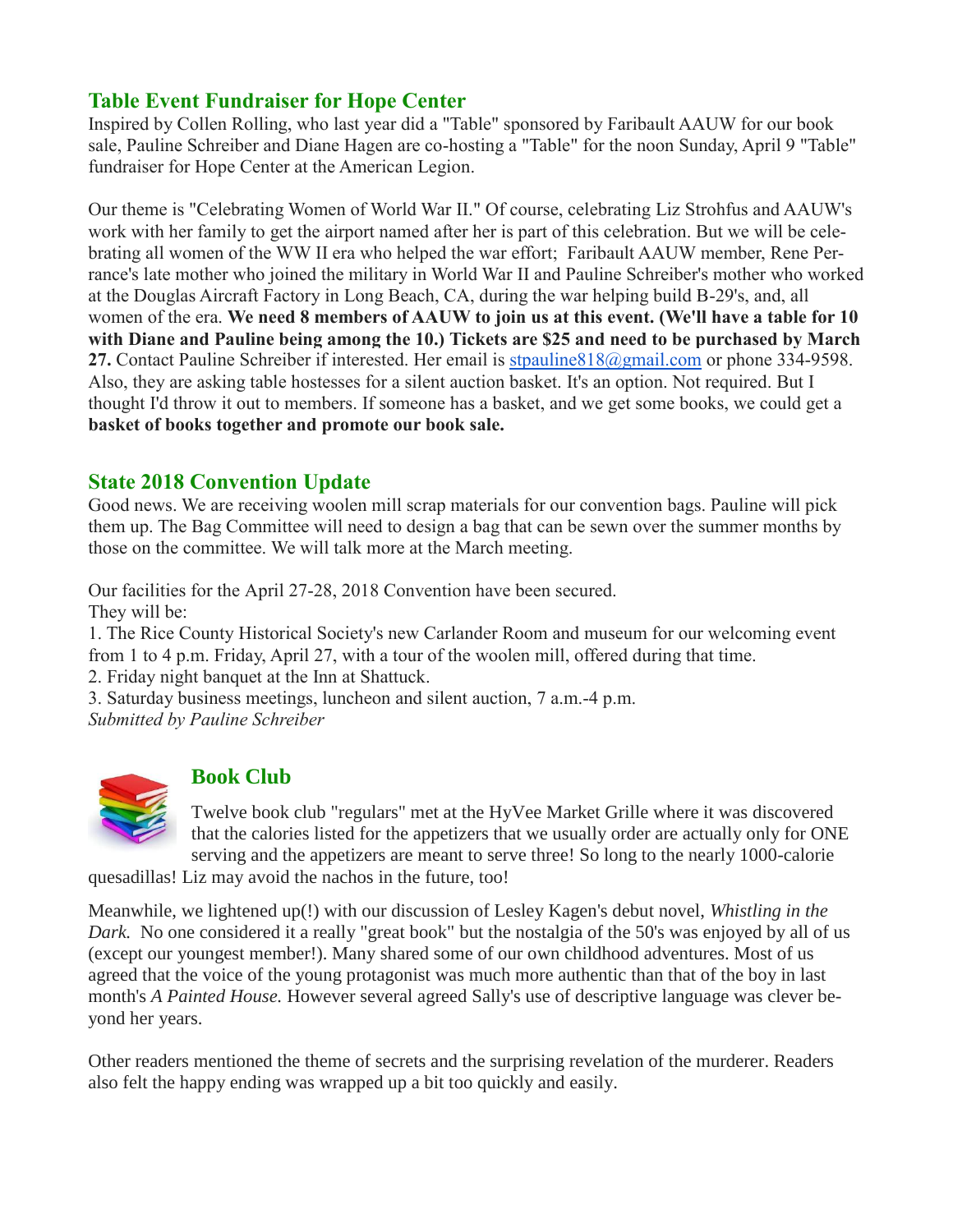For March, we will read *Middlesex,* the 2003 Pullitzer Prize novel by Jeffrey Eugenides. BookPage calls it a "big, burly multi-generational saga [and] a wry, unpredictable and ultimately wise book that has much to say about gender identity, family, adolescence and American values. It is funny and poignant and mythical, and very hard to put down."

Newcomers: pick this one up and join us in March! *Submitted by Gloria O.*

Addendum: When you get to page 140 of Middlesex, as I did last week, and read about Diego Rivera's murals in Detroit, you may want to check out this website:

[http://riveracourt.synthescape.com](http://riveracourt.synthescape.com/) *Kathy Kasten*



### **Treasurer's Report**

Here are February's totals: savings \$4790.73, checking \$12.25. Greetings from Barb Dubbels in Tampa! *Submitted by Julie Olson*



# **Secretary's Report**

#### **AAUW Faribault Branch Meeting - Feb. 27, 2017**

The February meeting of the AAUW Faribault branch was called to order by Co-president Pat Fuchs at 6:30 p.m.in the meeting room at District One Hospital. Pat offered condolences to Karen Kittlesen on the death of her husband. Funeral services will be held on Sat., Mar. 4th.

**Secretary's Report:** Approved as printed.

**Treasurer's Report**: None

#### **Committee Reports:**

- **Membership:** We have received notice from AAUW that a national dues increase of \$10.00 is under consideration. Kathy Larson also showed a sample of the hanging name badges that will replace our old name badges.
- **Social Events:** The Arts Clay Studio pottery class will be held Mar 4th and 25th at 10:00 noon at the Paradise Center for the Arts. Because many wish to attend the funeral service, Karen Rasmussen will check if it can be rescheduled for an afternoon session.
- **Program:** Next month's program will be presented by Paul Beaumaster on "10 Ways to Avoid Fraud."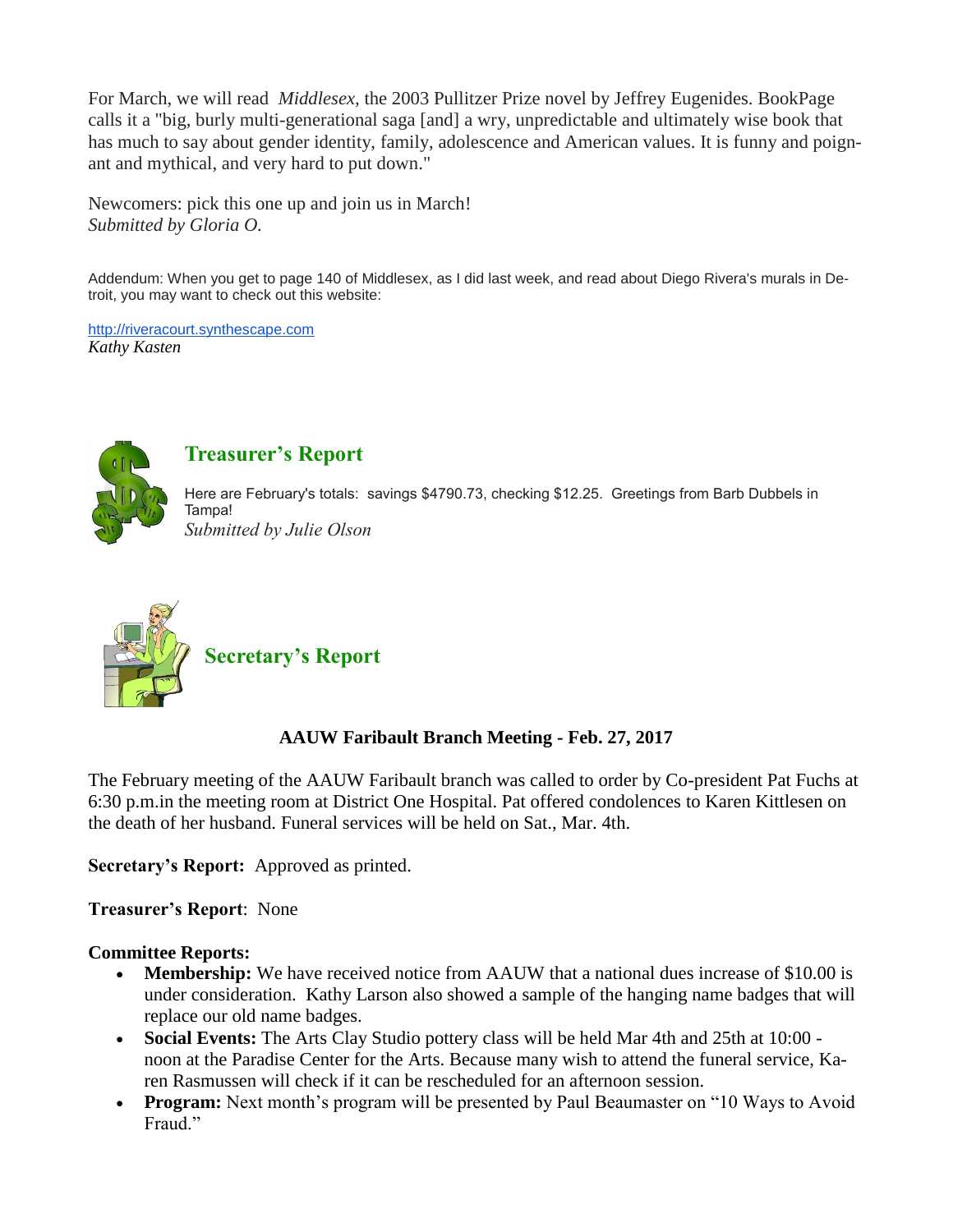- **2018 Convention:** Pauline Schreiber reported on the meeting of the 2018 State Convention steering committee held on Feb. 16th. The venues include the Rice County Historical Society for the Welcome Center and The Inn at Shattuck for the banquet on Friday. and South Central College for Saturday's convention activities. We need to sign a contract with SCC. Motion by Liz Hartman, second by Emily Nesvold to approve the expenditure and authorize our representative to sign the official contract. The motion carried.
- **Scholarship:** Cyndy Harrison has created an online application form. The deadline is May 1st.
- **Book Sale:** The book sale committee will meet Mar. 21st at The Coffee Shop at 9:30 a.m. Dorothy Joy will again be responsible for the sign-up schedule. The sign-up sheet was passed around and members were encouraged to sign-up for several shifts. Gloria Olson is doing the bookmarks and will order more bags. Pat Rice announced that the sorters need copy paper boxes.
- **Halloween Breakfast:** Pat Fuchs announced that we are confirmed for Oct. 29th omelet breakfast. The details will be finalized in August with the Sons of the American Legion.
- **Women's History Month Articles:** Kathy Kasten reported that our articles will begin next Tuesday in the Faribault Daily News. She thanked members who wrote the articles for their contributions.
- **Airport Field Naming:** The city council has the renaming of our airport to the "Faribault Municipal Airport - Liz Wall Strohfus Field" on their agenda for tomorrow night. Members were encouraged to attend the meeting. Cyndy Harrison has discussed our efforts to honor Liz with a representative of Paul Allen's Flying Heritage Collection and has requested funding.

#### **Old Business:**

 **Local Summer Camp Scholarship:** Emily Nesvold consulted with the state AAUW Bylaws chair, Sheila Lind, regarding requests for donations from community groups and gender equity issues with local scholarships. We can't sell tickets or financially support non-AAUW events but can inform our members and pass the bucket to support such causes. Since the Faribault Public Schools Summer STEAM Program and the River Bend Nature Center Summer Camp help both boys and girls it is perfectly fine to donate to their scholarship funds as part of our educational equity mission. Motion by Pat Rice, second by Cyndy Harrison that we we provide \$500 each to the River Bend Nature Center Summer Camp and the Faribault Public Schools STEAM Program for supplies and equipment, contingent on the availability of funds. The motion carried.

#### **New Business:**

- **Women's Press subscription for Buckham Library:** Pat Rice informed us that the subscription we donate to the library is due payment. Motion by Pat Rice, second by Emily Nesvold that we renew the subscription for 2017. The motion carried.
- **Request from Deaf School:** We received a request from Kristin Hegberg (a former AAUW scholarship recipient) at the State Academy for the Deaf to fund the purchase of new books for distribution to 107 students to promote summer reading. We will invite her to attend our March meeting to explain more about this program.
- **Tri-Branch Luncheon:** The deadline to sign up for the Apr. 1st Tri-Branch luncheon in Owatonna is Mar. 15th. Members may sign-up tonight. Owatonna has also invited us to their Mar. 2nd presentation at the Owatonna Arts Center with the author of "Women of Mayo Clinic: The Founding Generation," Virginia Wright-Peterson.
- **2017 AAUW State Convention in Willmar:** Pat Fuchs had copies of the registration forms and workshop information for those who are interested in attending. We will be voting on our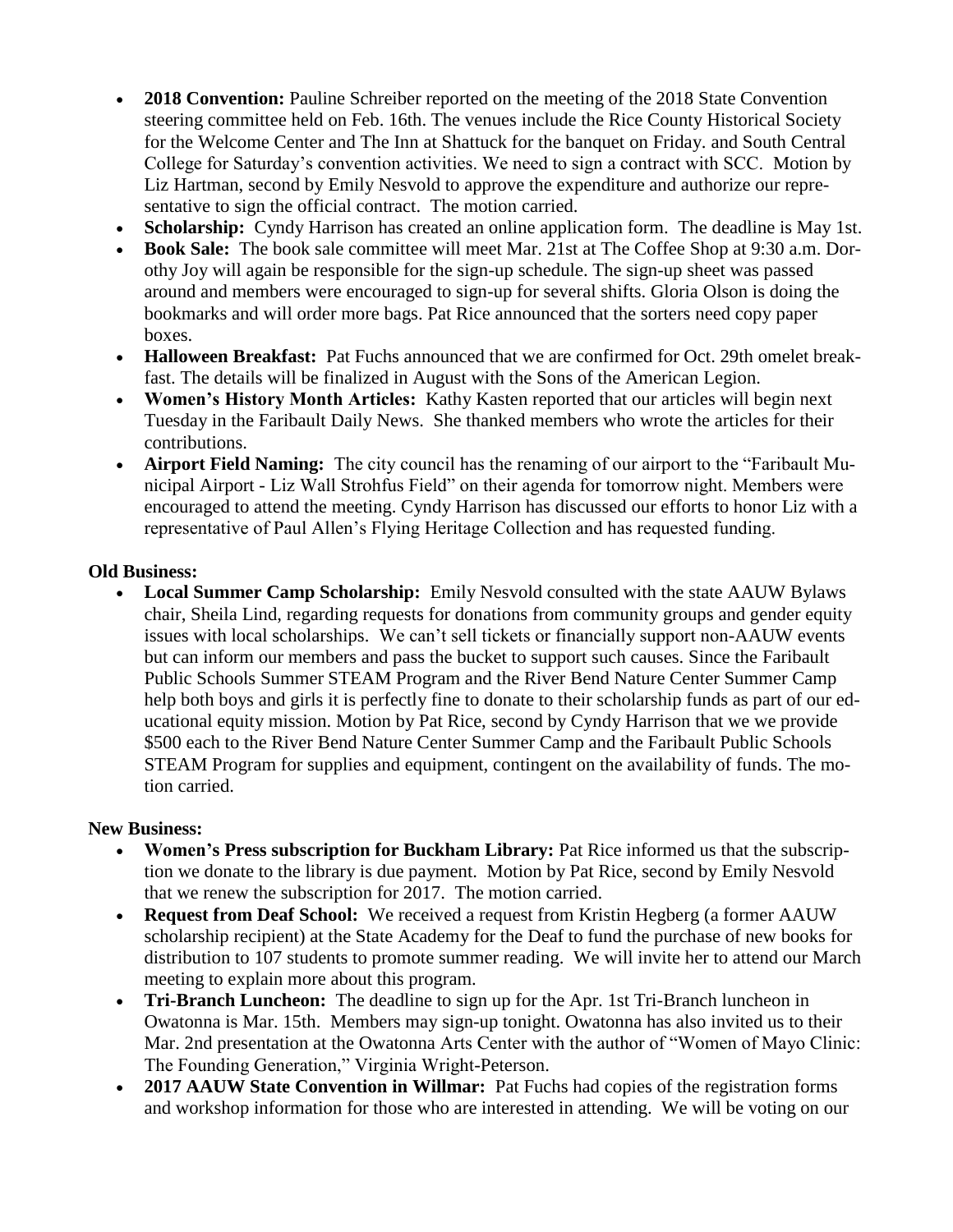delegates at the March meeting. Pat Rice will again create book baskets for the AAUW Funds silent auction. Members are encouraged to bring items to fill baskets to the next meeting.

- **Nominations for 2017-2018 Branch Officers:** Pat asked members to consider possible candidates for the open positions.
- **STEM:** Cyndy Harrison reported on resources that are available from Code.org®, a non-profit dedicated to expanding access to computer science, and increasing participation by women and underrepresented minorities. Teachers have free access to 8 hours of professional development with their training program to begin implementation of this computer science curriculum program in their schools.

Correspondence:

 We received a thank you from the 2017 Ruth's House Hearts Gala for the contribution of two book baskets to their silent auction.

The meeting was adjourned.

Mary Lillquist introduced our speaker for the evening, Deb Peterson, who spoke on Conflict Mediation.

Respectfully submitted, *Ruth Hildebrandt, secretary*



### **Membership Memos:**

After March 15, we will again be offering our half price (National) dues for new members! For just \$43.50, their membership will extend until 6/30/2018. Refer someone to join the mission and the fun! New members are eligible for this price deal if

they have not been members for 2 years. Renewals are \$68 and due by 6/15. For each two new members, we receive one free National membership (\$49 value) up to five free memberships.

A pillar of the AAUW Mission is advocating for women and girls through research. Continuing our list which is from the AAUW poster "79 examples of how women are still treated unequally," AAUW research shows that:

#### 50. **Seventy-six percent of women in the military were sexually assaulted in 2014.**

51. Sixty-two percent of the women in the military who reported their assaults faced retaliation.

52. One in four women who used the Department of Veterans Affairs in 2013 screened positive for Military Sexual Trauma.

53. Forty-four percent of victims of sexual assault in the military were encouraged to drop the issue.

54. Women in the military are more likely to be victims of rape than to be killed in combat.

55. One in seven women (compared with one in 18 men) has been stalked to the point of fear for their lives.